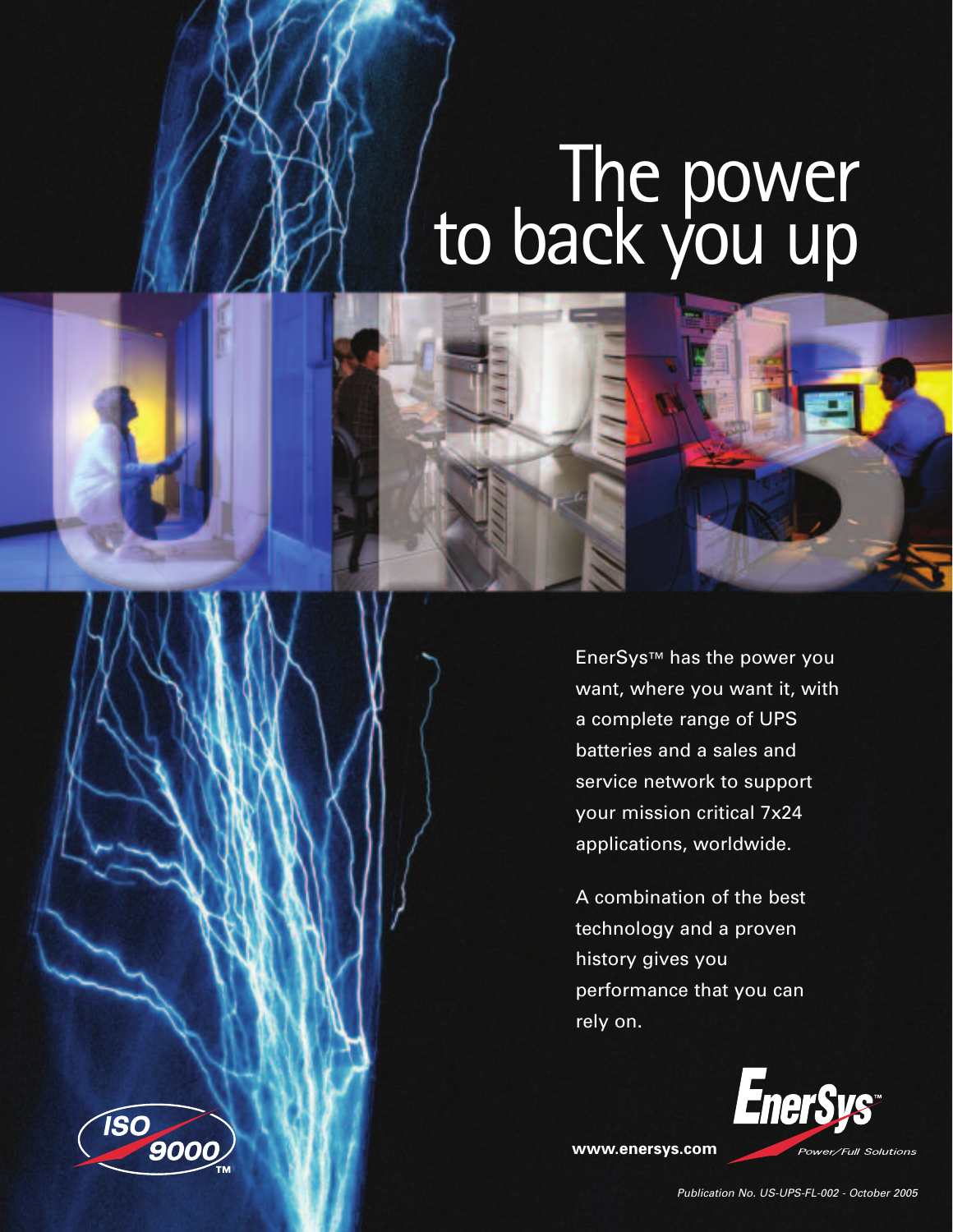

**The DataSafe™ DX calcium flat plate battery offers superior high rate performance for mission critical 7x24 applications**

# **Features and Benefits**

- Capacity: 673 5245 watts/cell
- Designed for UPS applications
- Design life: 20 years @ 25°C (77°F)
- Rated at 100% capacity at initial discharge

# **General Specifications**

- Long life Slide Lock™ post seal design
- Flame retardant cover and container available
- Manufactured in EnerSys production facilities certified to ISO 9001:2000



|                                      | Watts/Cell*                                    |                      |       |                     |       |                           |       |                                          |                                          |
|--------------------------------------|------------------------------------------------|----------------------|-------|---------------------|-------|---------------------------|-------|------------------------------------------|------------------------------------------|
| <b>Nominal</b><br><b>Voltage (V)</b> | 15 min rate<br>to 1.67 volts<br>at 25°C (77°F) | Length<br>inch<br>mm |       | Width<br>inch<br>mm |       | mm                        | inch  | kg                                       | <b>Ibs</b>                               |
| 8                                    | 673                                            | 241                  | 9.50  | 406                 | 16.00 | 558                       | 22.00 | 116.4                                    | 256.0                                    |
| 8                                    | 1001                                           | 241                  | 9.50  | 406                 | 16.00 | 558                       | 22.00 | 137.7                                    | 303.0                                    |
| 8                                    | 1320                                           | 241                  | 9.50  | 406                 | 16.00 | 558                       | 22.00 | 160.5                                    | 353.0                                    |
| 8                                    | 1659                                           | 424                  | 16.70 | 406                 | 16.00 | 576                       | 22.68 | 230.5                                    | 507.0                                    |
| 8                                    | 1961                                           | 424                  | 16.70 | 406                 | 16.00 | 576                       | 22.68 | 253.2                                    | 557.0                                    |
| 8                                    | 2252                                           | 424                  | 16.70 | 406                 | 16.00 | 576                       | 22.68 | 275.5                                    | 606.0                                    |
| 8                                    | 2535                                           | 424                  | 16.70 | 406                 | 16.00 | 576                       | 22.68 | 298.2                                    | 656.0                                    |
| 8                                    | 2846                                           | 513                  | 20.20 | 406                 | 16.00 | 576                       | 22.68 | 354.4                                    | 781.3                                    |
| 8                                    | 3271                                           | 513                  | 20.20 | 406                 | 16.00 | 576                       | 22.68 | 376.6                                    | 830.3                                    |
| 4                                    | 3514                                           | 308                  | 12.12 | 406                 | 16.00 | 576                       | 22.68 | 215.1                                    | 473.0                                    |
| 4                                    | 3741                                           | 308                  | 12.12 | 406                 | 16.00 | 576                       | 22.68 | 227.0                                    | 499.3                                    |
| 4                                    | 4198                                           | 424                  | 16.70 | 406                 | 16.00 | 576                       | 22.68 | 266.8                                    | 587.0                                    |
| 4                                    | 4471                                           | 424                  | 16.70 | 406                 | 16.00 | 576                       | 22.68 | 278.6                                    | 613.0                                    |
| 4                                    | 4735                                           | 424                  | 16.70 | 406                 | 16.00 | 576                       | 22.68 | 290.0                                    | 638.0                                    |
| 4                                    | 4994                                           | 424                  | 16.70 | 406                 | 16.00 | 576                       | 22.68 | 301.4                                    | 663.0                                    |
| 4                                    | 5245                                           | 424                  | 16.70 | 406                 | 16.00 | 576                       | 22.68 | 309.0                                    | 680.0                                    |
|                                      |                                                |                      |       |                     |       | <b>Nominal Dimensions</b> |       | <b>Overall Height</b><br>Incl. Terminals | <b>Typical Weight</b><br><b>Unpacked</b> |

\*Specific Gravity 1.250



**The DataSafe™ DXC calcium flat plate battery offers enhanced cycling performance for mission critical 7x24 applications**

#### **Features and Benefits**

- Capacity: 653 5088 watts/cell
- Enhanced cycling capability
- Designed for UPS applications
- Design life: 20 years  $@$  25 $°C$  (77 $°F$ )
- Rated at 100% capacity at initial
- discharge
- Long life Slide Lock™ post seal design
- Flame retardant cover and container available
- Manufactured in EnerSys production facilities certified to ISO 9001:2000

# **General Specifications**

|             |                                      | Watts/Cell*                                    |              |       |             |       |                                                       |       |                                                |            |  |
|-------------|--------------------------------------|------------------------------------------------|--------------|-------|-------------|-------|-------------------------------------------------------|-------|------------------------------------------------|------------|--|
| <b>Type</b> | <b>Nominal</b><br><b>Voltage (V)</b> | 15 min rate<br>to 1.67 volts<br>at 25°C (77°F) | Length<br>mm | inch  | Width<br>mm | inch  | <b>Overall Height</b><br><b>Incl. Terminals</b><br>mm | inch  | <b>Typical Weight</b><br><b>Unpacked</b><br>kg | <b>Ibs</b> |  |
| $4DXC-5$    | 8                                    | 653                                            | 241          | 9.50  | 406         | 16.00 | 558                                                   | 22.00 | 116.4                                          | 256.0      |  |
| $4DXC-7$    | 8                                    | 971                                            | 241          | 9.50  | 406         | 16.00 | 558                                                   | 22.00 | 137.7                                          | 303.0      |  |
| 4DXC-9      | 8                                    | 1280                                           | 241          | 9.50  | 406         | 16.00 | 558                                                   | 22.00 | 160.5                                          | 353.0      |  |
| 4DXC-11     | 8                                    | 1610                                           | 424          | 16.70 | 406         | 16.00 | 576                                                   | 22.68 | 230.5                                          | 507.0      |  |
| 4DXC-13     | 8                                    | 1903                                           | 424          | 16.70 | 406         | 16.00 | 576                                                   | 22.68 | 253.2                                          | 557.0      |  |
| 4DXC-15     | 8                                    | 2185                                           | 424          | 16.70 | 406         | 16.00 | 576                                                   | 22.68 | 275.5                                          | 606.0      |  |
| 4DXC-17     | 8                                    | 2459                                           | 424          | 16.70 | 406         | 16.00 | 576                                                   | 22.68 | 298.2                                          | 656.0      |  |
| 4DXC-19     | 8                                    | 2767                                           | 513          | 20.20 | 406         | 16.00 | 576                                                   | 22.68 | 354.4                                          | 781.3      |  |
| 4DXC-21     | 8                                    | 3180                                           | 513          | 20.20 | 406         | 16.00 | 576                                                   | 22.68 | 376.6                                          | 830.3      |  |
| 2DXC-23     | 4                                    | 3408                                           | 308          | 12.12 | 406         | 16.00 | 576                                                   | 22.68 | 215.1                                          | 473.0      |  |
| 2DXC-25     | 4                                    | 3628                                           | 308          | 12.12 | 406         | 16.00 | 576                                                   | 22.68 | 227.0                                          | 499.3      |  |
| 2DXC-27     | 4                                    | 4072                                           | 424          | 16.70 | 406         | 16.00 | 576                                                   | 22.68 | 266.8                                          | 587.0      |  |
| 2DXC-29     | 4                                    | 4337                                           | 424          | 16.70 | 406         | 16.00 | 576                                                   | 22.68 | 278.6                                          | 613.0      |  |
| 2DXC-31     | 4                                    | 4593                                           | 424          | 16.70 | 406         | 16.00 | 576                                                   | 22.68 | 290.0                                          | 638.0      |  |
| 2DXC-33     | 4                                    | 4844                                           | 424          | 16.70 | 406         | 16.00 | 576                                                   | 22.68 | 301.4                                          | 663.0      |  |
| 2DXC-35     | 4                                    | 5088                                           | 424          | 16.70 | 406         | 16.00 | 576                                                   | 22.68 | 309.0                                          | 680.0      |  |

\*Specific Gravity 1.250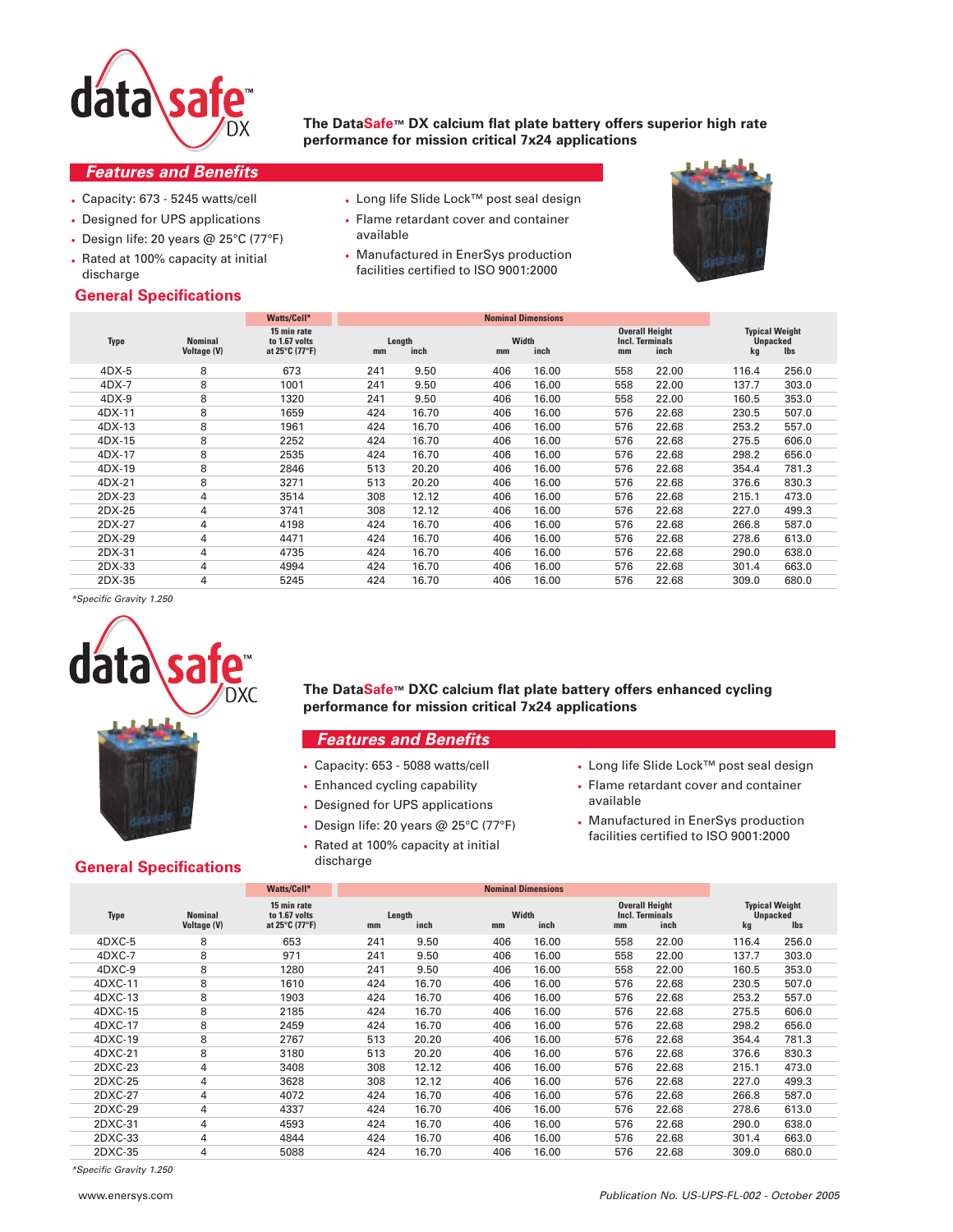

## **DataSafe™ HX is an outstanding battery range for high rate applications and is the ideal power source to protect vital systems.**

# **Features and Benefits**

- Capacity: 23-780 watts/cell
- Designed specifically for UPS applications
- Conforms to industry standard footprints (BCI)
- Electrochemistry optimized for high rate performance
- Absorbed Glass Mat VRLA technology
- Design life of 10 years

#### • Optional flame retardant case and cover to meet UL94 V-0

- 100% initial capacity
- Classified as High Performance
- UL recognized and IATA approved (air freight)
- Manufactured in EnerSys production facilities certified to ISO 9001:2000



## **General Specifications**

|              |                                      | <b>Watts/Cell</b>                             | <b>Nominal Dimensions</b> |                |     |               |     |                |                                |            |                                     |                                                             |                                              |
|--------------|--------------------------------------|-----------------------------------------------|---------------------------|----------------|-----|---------------|-----|----------------|--------------------------------|------------|-------------------------------------|-------------------------------------------------------------|----------------------------------------------|
| <b>Type</b>  | <b>Nominal</b><br><b>Voltage (V)</b> | 15 min. rate<br>to 1.67 volts<br>at 25°C/77°F | mm                        | Length<br>inch | mm  | Width<br>inch | mm  | Height<br>inch | <b>Typical</b><br>Weight<br>kg | <b>lbs</b> | <b>Short Circuit</b><br>Current (A) | <b>Max Discharge</b><br><b>Current</b><br>(Amps-2 min rate) | Internal<br><b>Resistance</b><br>$(m\Omega)$ |
| <b>HX25</b>  | 12                                   | 23                                            | 90                        | 3.5            | 70  | 2.8           | 107 | 4.2            | 2.0                            | 4.3        | 300                                 | 41                                                          | 16.54                                        |
| <b>HX35</b>  | 12                                   | 36                                            | 151                       | 6.0            | 65  | 2.6           | 100 | 3.9            | 2.9                            | 6.3        | 500                                 | 62                                                          | 13.17                                        |
| <b>HX50</b>  | 6                                    | 53                                            | 151                       | 6.0            | 50  | 2.0           | 100 | 3.9            | 2.2                            | 4.7        | 720                                 | 93                                                          | 6.07                                         |
| <b>HX80</b>  | 12                                   | 80                                            | 181                       | 7.1            | 76  | 3.0           | 167 | 6.6            | 6.1                            | 13.4       | 1000                                | 140                                                         | 8.52                                         |
| HX100        | 12                                   | 100                                           | 166                       | 6.5            | 125 | 4.9           | 175 | 6.9            | 9.9                            | 21.9       | 1500                                | 171                                                         | 7.14                                         |
| HX135        | 12                                   | 135                                           | 196                       | 7.7            | 130 | 5.1           | 179 | 7.1            | 11.5                           | 27.1       | 1800                                | 238                                                         | 5.63                                         |
| HX150        | 12                                   | 150                                           | 197                       | 7.8            | 165 | 6.5           | 170 | 6.7            | 15.0                           | 33.7       | 2400                                | 277                                                         | 5.00                                         |
| <b>HX205</b> | 12                                   | 204                                           | 228                       | 9.0            | 139 | 5.5           | 209 | 8.2            | 19.5                           | 43.0       | 2775                                | 466                                                         | 4.50                                         |
| HX300        | 12                                   | 284                                           | 261                       | 10.3           | 175 | 6.9           | 210 | 8.3            | 27.2                           | 60.0       | 3175                                | 591                                                         | 3.93                                         |
| HX330        | 12                                   | 336                                           | 305                       | 12.0           | 175 | 6.9           | 214 | 8.4            | 32.2                           | 71.0       | 3700                                | 695                                                         | 3.37                                         |
| HX400        | 12                                   | 381                                           | 341                       | 13.4           | 173 | 6.8           | 215 | 8.5            | 36.3                           | 80.0       | 4225                                | 854                                                         | 2.95                                         |
| <b>HX500</b> | 12                                   | 506                                           | 341                       | 13.4           | 173 | 6.8           | 274 | 10.8           | 49.9                           | 110.0      | 4600                                | 986                                                         | 2.70                                         |
| <b>HX800</b> | 6                                    | 780                                           | 341                       | 13.4           | 173 | 6.8           | 215 | 8.5            | 36.3                           | 80.0       | 6200                                | 1272                                                        | 0.98                                         |

**PowerSafe™ DDm, with its optimized recombination technology and extra thick plates, provides excellent performance and service life for mission critical systems.**





#### **Features and Benefits**

- Capacity: 422-3853 watts/cell
- Container/Cover Polypropylene standard. Optional flame retardant polypropylene available. (UL94 V-0/L.O.I. 28%)
- Standard configurations certified to 1997 UBC Zone 4
- 100% "out of box" initial battery capacity
- Individual steel can provides flexible configuration and uniform and consistent compression
- Manufactured in EnerSys production facilities certified to ISO 9001:2000

## **General Specifications**

|             |                                      | <b>Watts/Cell</b><br><b>Nominal Dimensions</b> |     |                |             |      |     |                     |                      |      |                                         |            |
|-------------|--------------------------------------|------------------------------------------------|-----|----------------|-------------|------|-----|---------------------|----------------------|------|-----------------------------------------|------------|
| <b>Type</b> | <b>Nominal</b><br><b>Voltage (V)</b> | 15 min rate<br>to 1.67 volts<br>at 25°C (77°F) | mm  | Length<br>inch | Width<br>mm | inch | mm  | Depth (can)<br>inch | Depth (module)<br>mm | inch | <b>Typical Weight</b><br>Unpacked<br>kg | <b>Ibs</b> |
| 2DDm50-09   | 4                                    | 422                                            | 188 | 7.4            | 165         | 6.5  | 333 | 13.1                | 366                  | 14.4 | 34.3                                    | 75.4       |
| 2DDm50-13   | 4                                    | 633                                            | 265 | 10.4           | 165         | 6.5  | 333 | 13.1                | 366                  | 14.4 | 49.5                                    | 108.9      |
| DDm50-17    | 2                                    | 844                                            | 176 | 6.9            | 165         | 6.5  | 333 | 13.1                | 366                  | 14.4 | 34.0                                    | 74.7       |
| 2DDm85-13   | 4                                    | 1056                                           | 265 | 10.4           | 165         | 6.5  | 519 | 20.4                | 554                  | 21.8 | 75.7                                    | 166.5      |
| 2DDm85-15   | 4                                    | 1224                                           | 303 | 11.9           | 165         | 6.5  | 519 | 20.4                | 554                  | 21.8 | 88.5                                    | 194.8      |
| DDm85-21    | $\overline{2}$                       | 1752                                           | 214 | 8.4            | 165         | 6.5  | 519 | 20.4                | 554                  | 21.8 | 64.5                                    | 142.0      |
| DDm85-25    | $\overline{2}$                       | 2111                                           | 252 | 9.9            | 165         | 6.5  | 519 | 20.4                | 554                  | 21.8 | 74.4                                    | 163.7      |
| DDm85-27    | 2                                    | 2280                                           | 271 | 10.7           | 165         | 6.5  | 519 | 20.4                | 554                  | 21.8 | 80.8                                    | 177.8      |
| DDm85-33    | 2                                    | 2787                                           | 328 | 12.9           | 165         | 6.5  | 519 | 20.4                | 554                  | 21.8 | 97.9                                    | 217.5      |
| DDm100-21   | $\overline{2}$                       | 1941                                           | 214 | 8.4            | 165         | 6.5  | 590 | 23.2                | 624                  | 24.5 | 73.5                                    | 163.4      |
| DDm100-25   | 2                                    | 2329                                           | 252 | 9.9            | 165         | 6.5  | 590 | 23.2                | 624                  | 24.5 | 86.5                                    | 192.1      |
| DDm100-27   | $\overline{2}$                       | 2523                                           | 271 | 10.7           | 165         | 6.5  | 590 | 23.2                | 624                  | 24.5 | 92.0                                    | 204.3      |
| DDm100-33   | $\overline{2}$                       | 3105                                           | 328 | 12.9           | 165         | 6.5  | 590 | 23.2                | 624                  | 24.5 | 115.3                                   | 256.3      |
| DDm125-25   | 2                                    | 2890                                           | 252 | 9.9            | 226         | 8.9  | 562 | 22.1                | 597                  | 23.5 | 112.3                                   | 249.6      |
| DDm125-27   | $\overline{2}$                       | 3131                                           | 271 | 10.7           | 226         | 8.9  | 562 | 22.1                | 597                  | 23.5 | 120.8                                   | 268.4      |
| DDm125-33   | 2                                    | 3853                                           | 328 | 12.9           | 226         | 8.9  | 562 | 22.1                | 597                  | 23.5 | 144.1                                   | 320.3      |